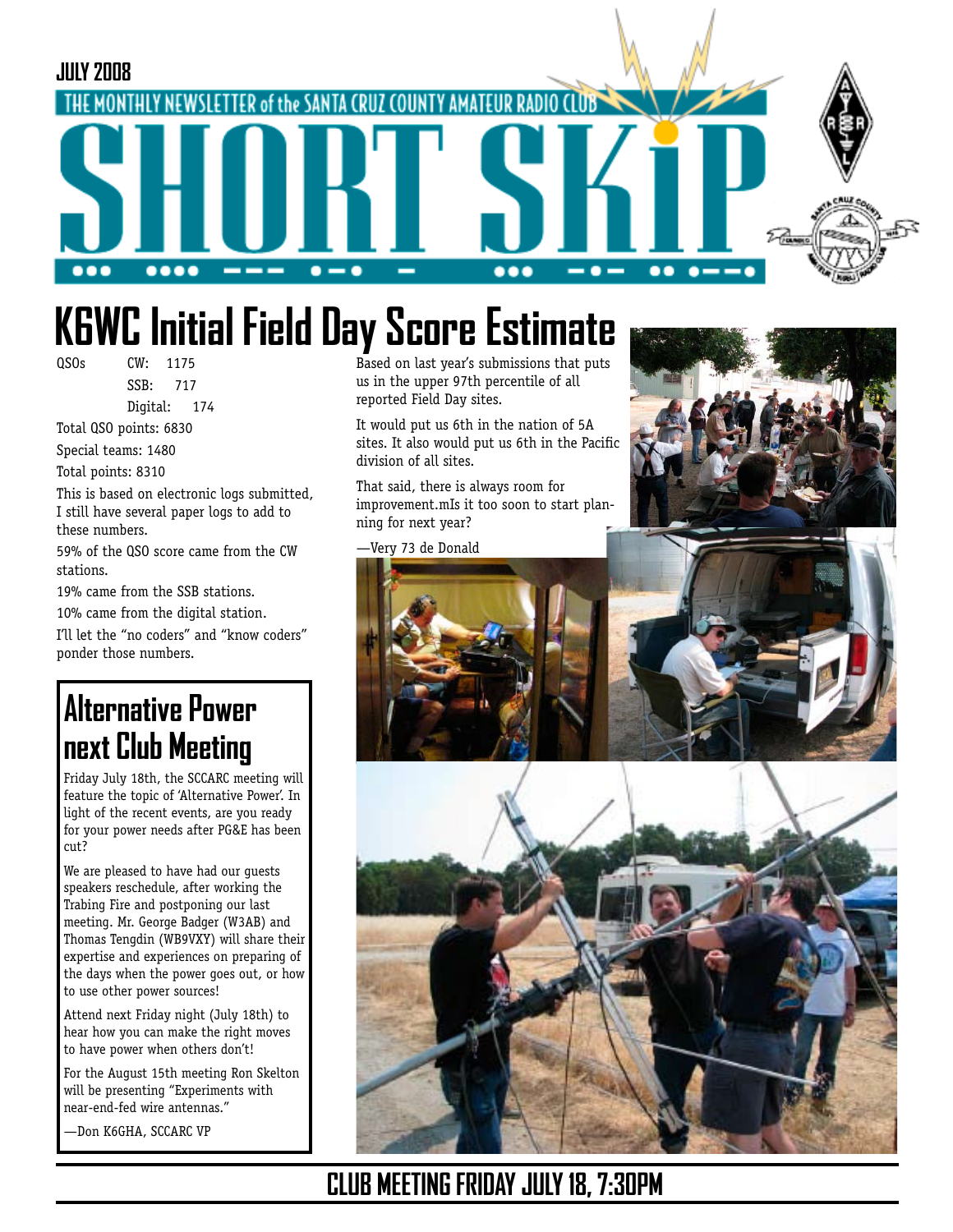## <u>SHORT SKIP</u>

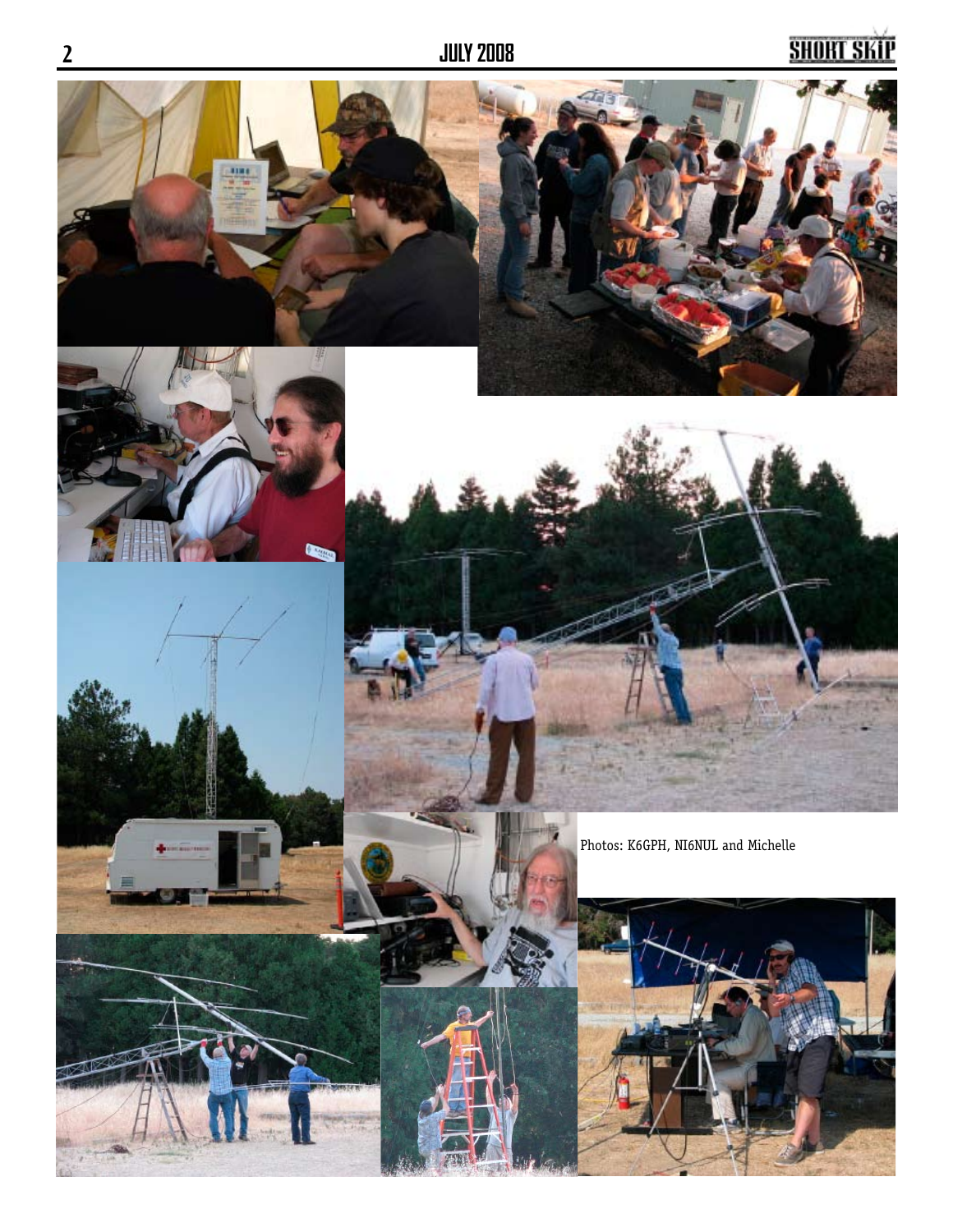

Writing this from Fresno after a great family reunion for the 4th of July. Broin-law Frank, KB6TZA, is returning the old Yaesu FT-301 I loaned him over a decade ago. It works fine. I'm happy to get the excellent tuner back as the builtin tuner on my ICOM has gone kaput. ICOM folks say that they no longer have parts for that 15 year old model. Shucks. It was always nice to simply hit the "Auto Tuner" button. The 30 year old Yaesu tuner will require some knob twisting. The ICOM functions well on my 40 meter dipole, also the 80. I originally cut these antennas for the lower end of the band with a 1:1 SWR. Fine for CW. I have been having some trouble with the antenna switch for the 80 meter hookup. At one time I cross-threaded the lead; it's probably time to replace it. The coax itself is bent badly at the switch end. I leave it all coiled on my deck and when needed, feed it in through the patio door. Terry Parks, N6NUN, and I regularly work on 3818 khz, voice. He's living aboard his Hatteras 53 up in Sausalito. His house, high up in the Watsonville hills was spared from the early forest fires.

Last week Leon Fletcher, AA6ZG, and I enjoyed a nice chat while having lunch in Felton. We get together every few weeks to discuss ham radio and writing, plus anything else that interests us. As both of us are ex-Navy, we have plenty of stories (and lies) to tell. Leon was a communications officer aboard LCI(R) s during all (less one) the landings in the South Pacific in WWII. After the war, I visited many of these island battlegrounds. Jungle explorers still have to avoid contact with unexploded ordnance, both Japanese and American. "The older it gets, the more unstable it becomes,"

## **SCCARC Starters #4 Key, Hesitate, Talk**

One of the first things I was taught<sup>\*</sup> as a new ham about using a repeater system was the concept of "key, hesitate, talk". When keying up the repeater with the PTT button, wait half a second before talking. If you talk as you push the PTT button your first syllable gets clipped off and lost (or the prefix of your call sign gets lost if you are checking into a net).

Search the web with Google and the phrase "key hesitate talk" to find more information about this concept.

## **New User Tips for VHF-UHF Operation**

The very useful web page http://www.accesscom.com/~dave6592/usertips.html by local San Jose ham Dave Schultheis WB6KHP has this to say about "KHT".

"One of the most important things for new hams to learn is to "K-H-T." That is "key, hesitate, talk." You must consciously learn to push the microphone button, pause slightly, and then begin speaking. If you push the button and speak simultaneously, the first word or the first part of a word may be cut off. This does not facilitate effective communications. Hopefully, if you learn to do it correctly from the first day, it will become subconscious and you will do it automatically. If this is the case, you will earn the respect and admiration of your peers. If not, you will be forever labeled as a sub-standard operator."

 $*$  = taught by Trudy Maxwell, KC6NAX

"SCCARC Starters" is a column designed to get you "started" on expanding your ham radio knowledge/usefulness/fun by showcasing information that I have found on the Web.

—W6ZZZ

is the advice given by EOD personnel. A couple of years after my family and I left Guam (1966), the last (?) straggler of the Imperial Japanese army surrendered. His hidden cave was at Talofofo Falls where we used to swim.

In the '50s, my folks lived on Love Creek Road, in Ben Lomond. Ever fearful of fires in summer and land slides and falling

trees in winter, my dad advised me to remove my old Shopsmith saw and Halicrafters S-20-R receiver from storage in their basement. I did as he requested. When I drove by their old cabin last month it reminded me of days gone by. The cabin has been improved and I still have the receiver and my (very rusty) Shopsmith. Ah yes, nostalgia.